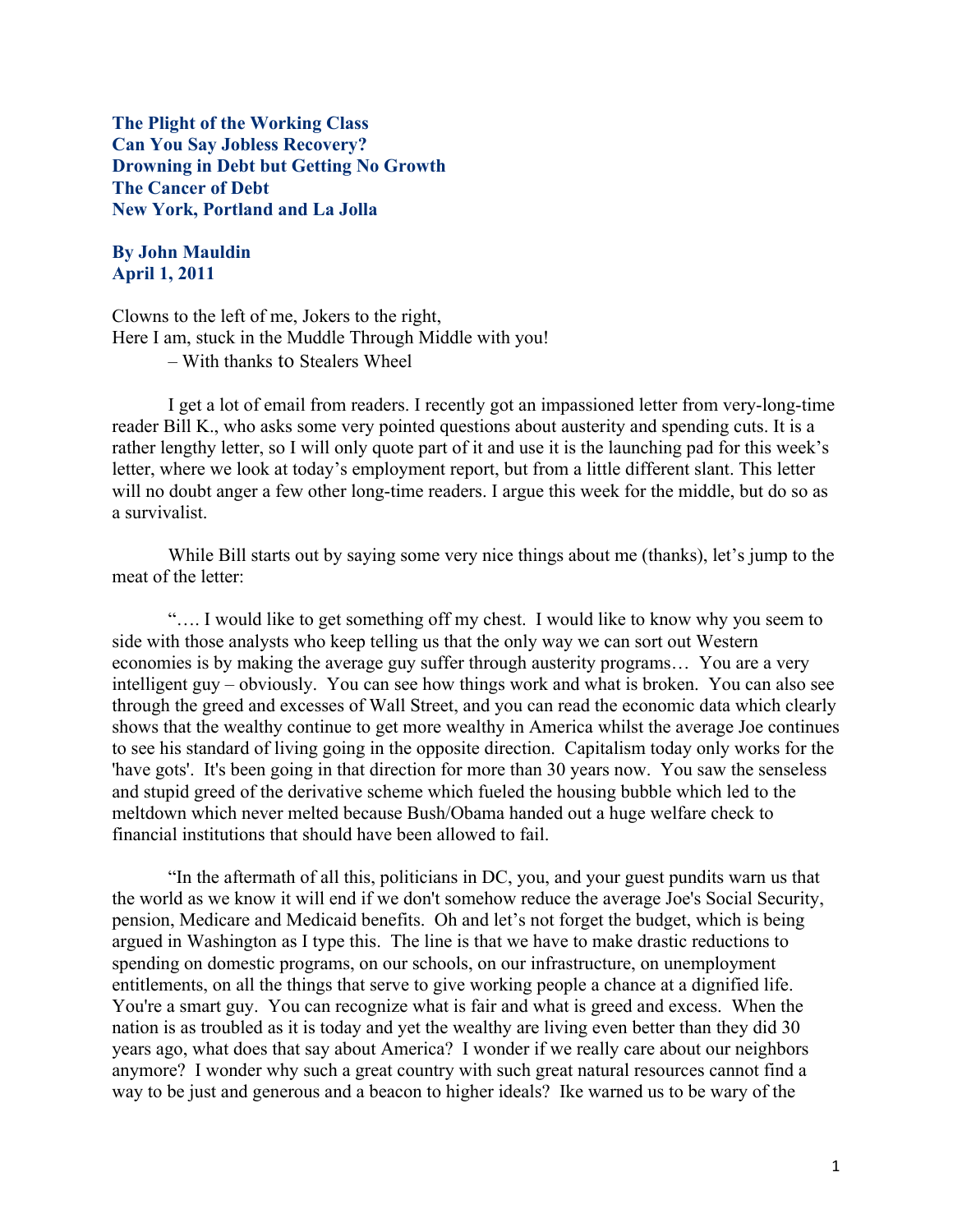military-industrial complex. Looks like he was right. We're a nation constantly at war, spending trillions on defense, whilst at home we enrich the already wealthy and tell the average Joe that he has to pay for it. I wonder how you manage to rationalize all this away – if indeed you do?

"Thanks and with respect, Bill"

#### The Plight of the Working Class

Bill, you ask a very complicated question. There is not a simple black and white answer, but I am going to try and address your concerns. Let's start with today's employment numbers. We got a decent non-farm payroll number of 216,000, and 240,000 new jobs in the private sector (governments everywhere are still shedding jobs). That means over the last two months the private sector has added almost 500,000 jobs. If you take the household survey, that number looks even better. So why did all the consumer sentiment numbers in March come out so awful?

Looking deeper into the data we find that wages were once again flat, for the  $4<sup>th</sup>$  time in the last five months. We are certainly not keeping up with inflation. The chart below shows real median household income since 1967. It is published in May of each year by the Census Bureau, so we don't have the data for 2010, but it will not be good. Real median income, when the new data comes out, if I read the chart right, will not have grown for almost 14 years.



**Real Median Household Income**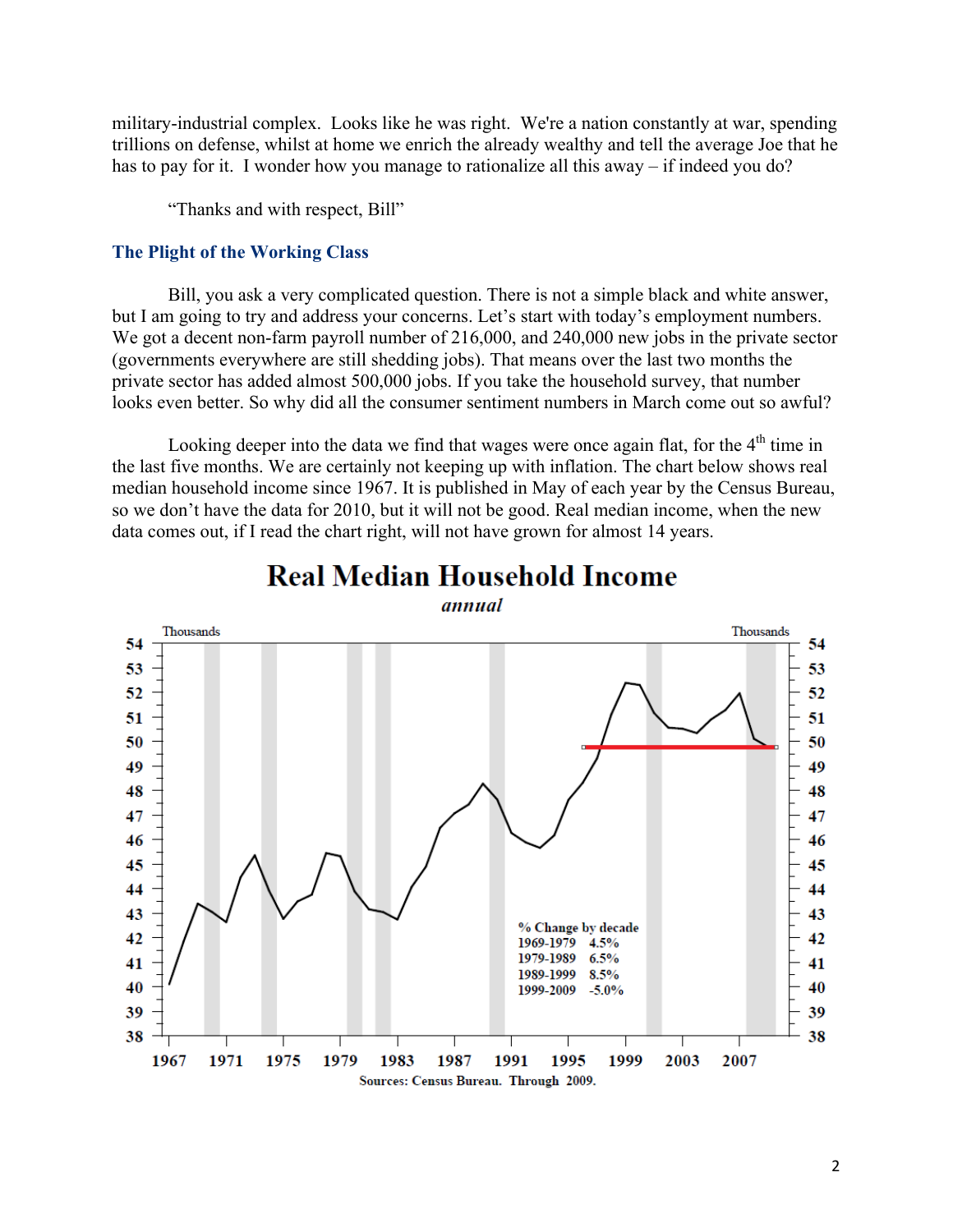But all this has led to what David Rosenberg calls the "Wageless Recovery." Wage growth just continues to fall.

# **CHART 1: THE WAGE-LESS JOBS RECOVERY - BIG SLOWDOWN IN EARNINGS**

United States: Average Hourly Earnings: Production 7 Nonsupervisory: Total Private **Industries** 

(year-over-year percent change, \$/Hour)



And given the rise in food and fuel costs (which are now about 23% of the average person's income), the recent lack of wage growth is even more frustrating.

Although the economy in the US is now producing more "stuff" than it did at its peak in 2007 (fact), we are doing it with 6.8 million fewer people. That means the productivity of the workforce is much better, which is good for corporate profits, but this has not yet translated into higher wages, although in past cycles higher profits have given way to higher wages (eventually, at least).

#### Can You Say Jobless Recovery?

The following chart is from the St. Louis Fed. It shows the spectacular fall in jobs in the last recession and the painfully slow recovery.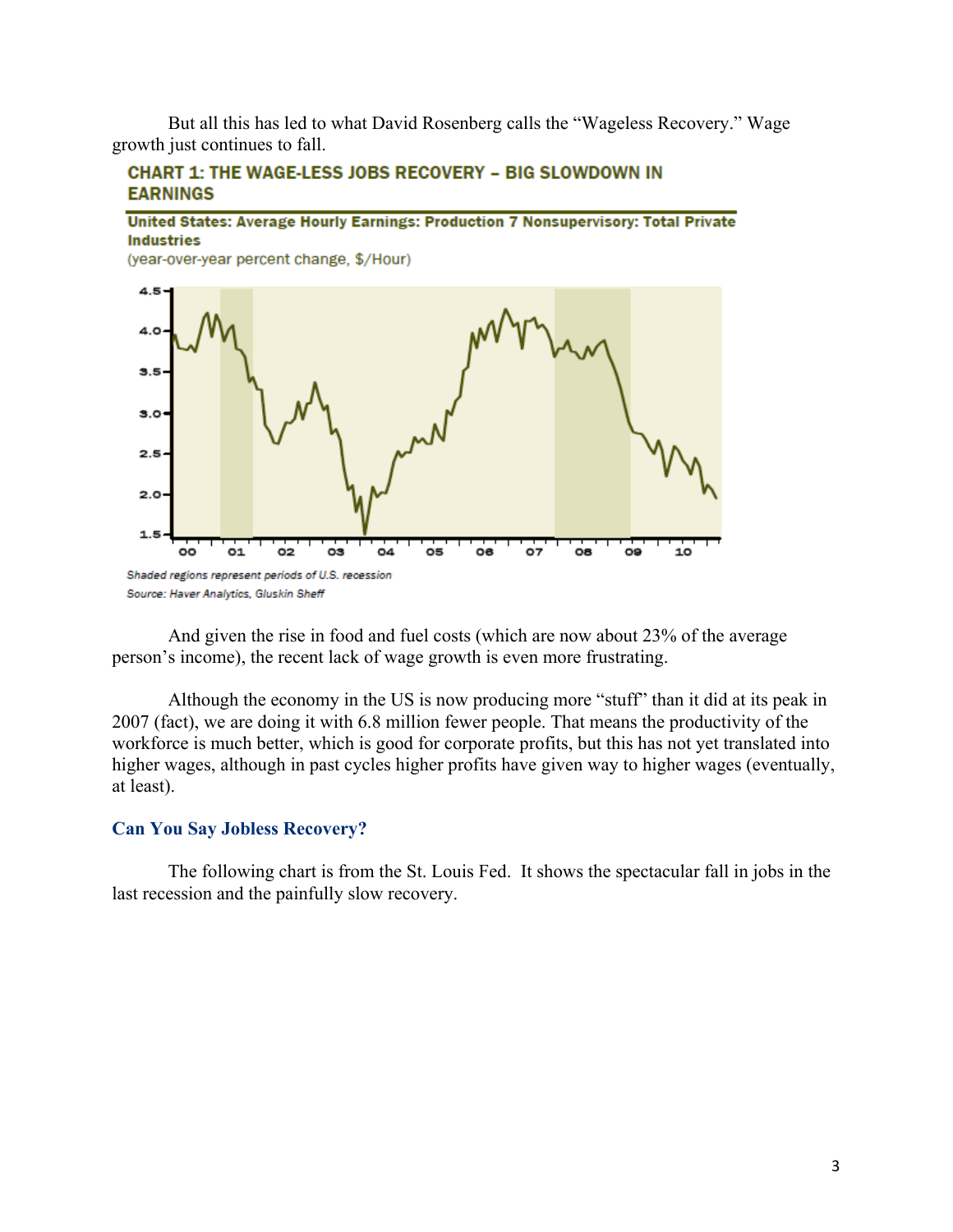

And note that we have gained 30,000,000 more people in the US over the last decade! And negative job growth!

And this next chart is courtesy of my friend Barry Ritholtz of *The Big Picture.* It is also from the Fed, but it's one I have never seen.

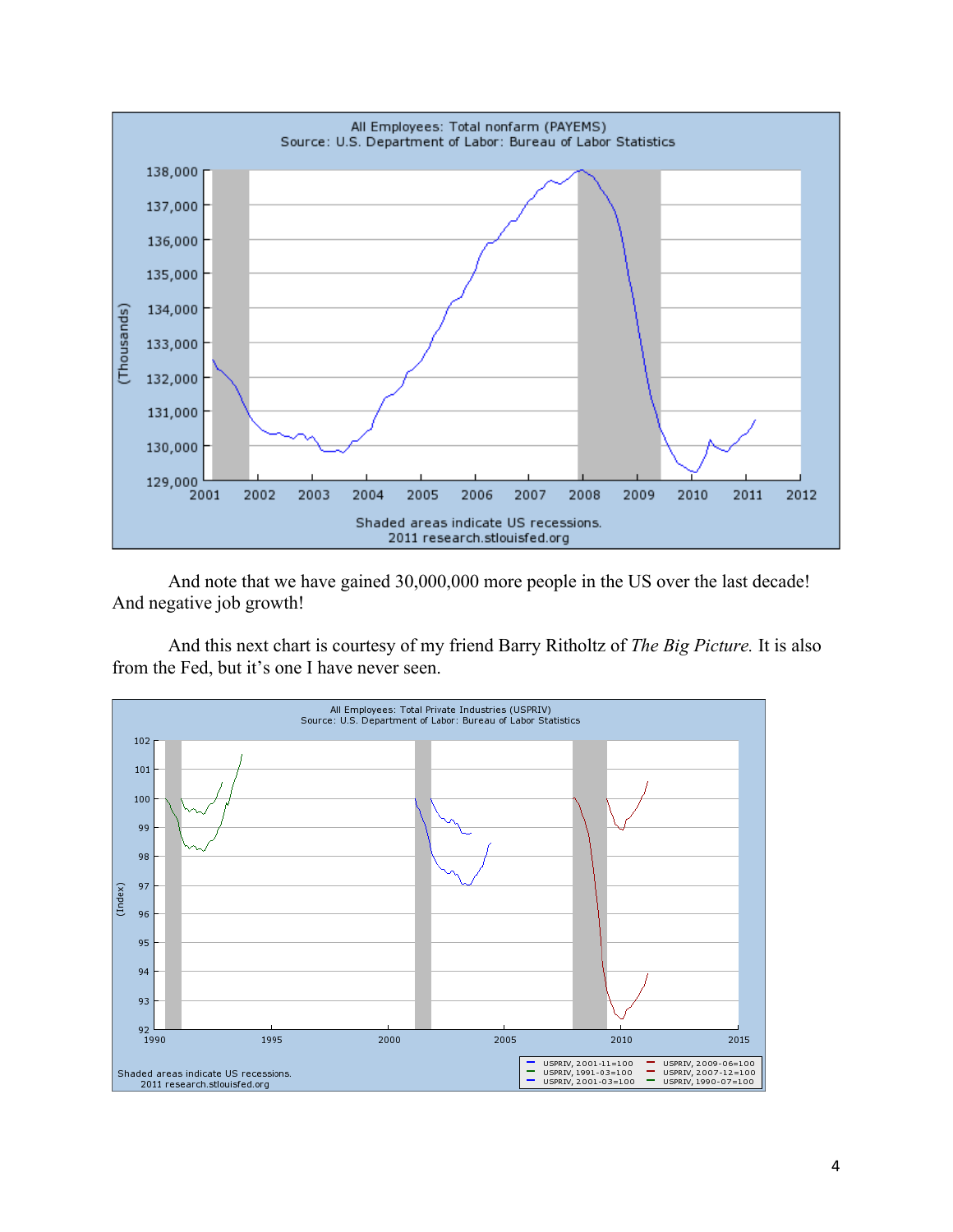That is a graph of the last three recessions, with employment indexed at 100, and it shows what employment did from the beginning of the recession, and then from the end of the recession. As Barry said, we don't want to think about what the next recession will look like, if this is a trend.

The most recent survey from the National Federation of Independent Business shows that small businesses are indeed once again hiring. "The positive job creation observed in February was repeated again in March [sigh of relief here], confirming that the number of net new jobs reported on Main Street was decidedly positive. The March net increase in jobs per firm was .17 workers, a repeat of the February performance. Employment gains have not been this good since 2007."



But that still begs the question of why wage growth has been so poor. And why do we now have such structural unemployment? Although the headline unemployment number went down to 8.8%, the only way you can get to that number is by not counting the millions who have dropped out of the employment pool, too discouraged to look, but who will take a job if they can get one. If you go back and take the number of people in the labor force just two years ago, the unemployment picture is back over 10% (back-of-my-napkin math).

GDP has recovered, but jobs haven't. This chart from the NFIB shows the disparity.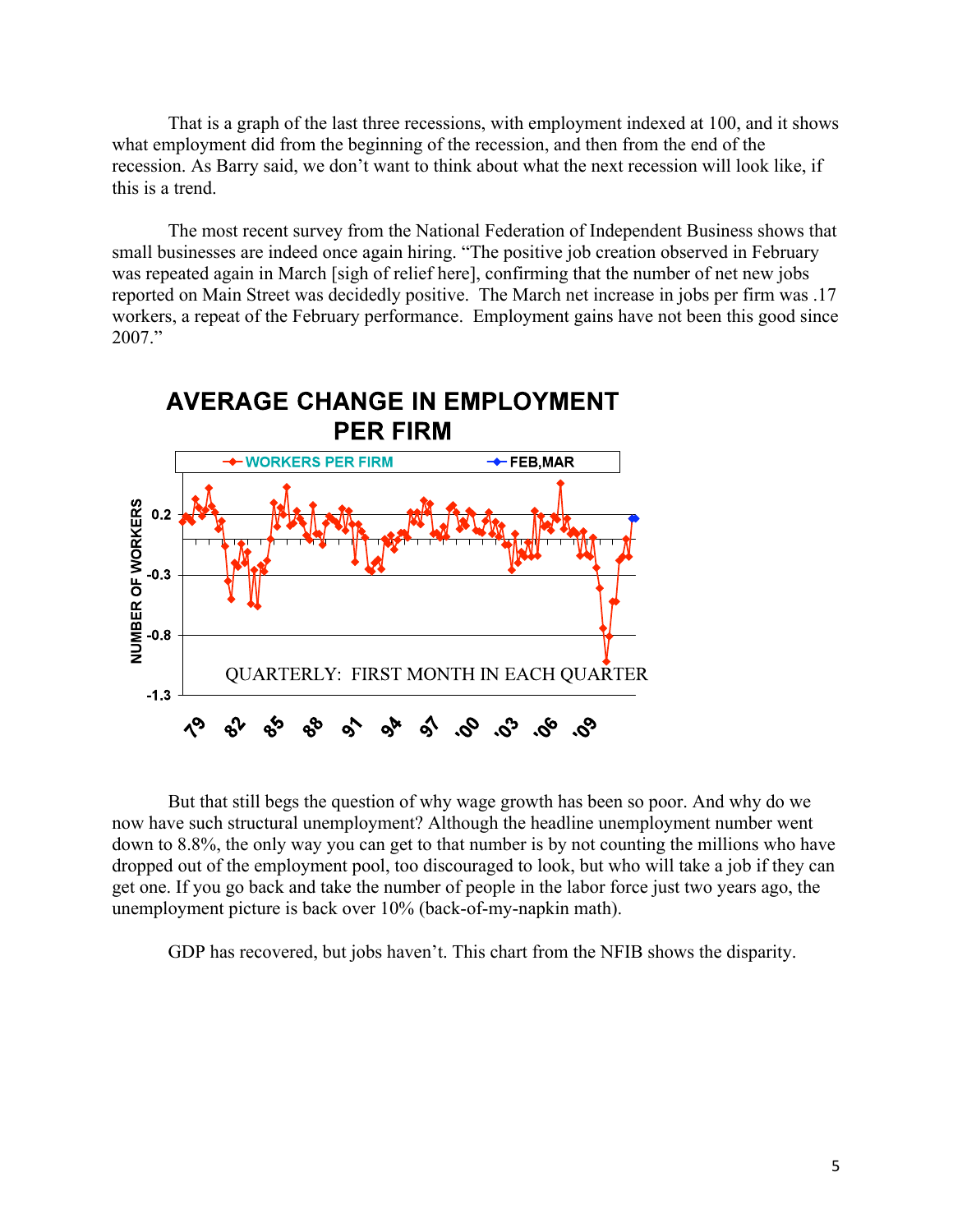

Bill, I get it. The average guy is getting squeezed. You can see it in the numbers. For a while, it was masked by growing credit.

# Drowning in Debt but Getting No Growth

This is an older chart, but it is relevant. We grew debt in this county in all forms by over 100% of GDP in the last decade. \$14 trillion. And what did we get for it? No real job increases, no increase in wages. It was an illusion. In fact, my friend Rob Arnott pointed out to me today that a piece he is working on (which I hope to be able to give you soon!) shows that the only way you can show a positive GDP for the last decade is with government spending.



And that, Bill, is part of the problem. We have become a credit-addicted, credit-fueled economy, which works just fine until you have too much credit driving too little real growth.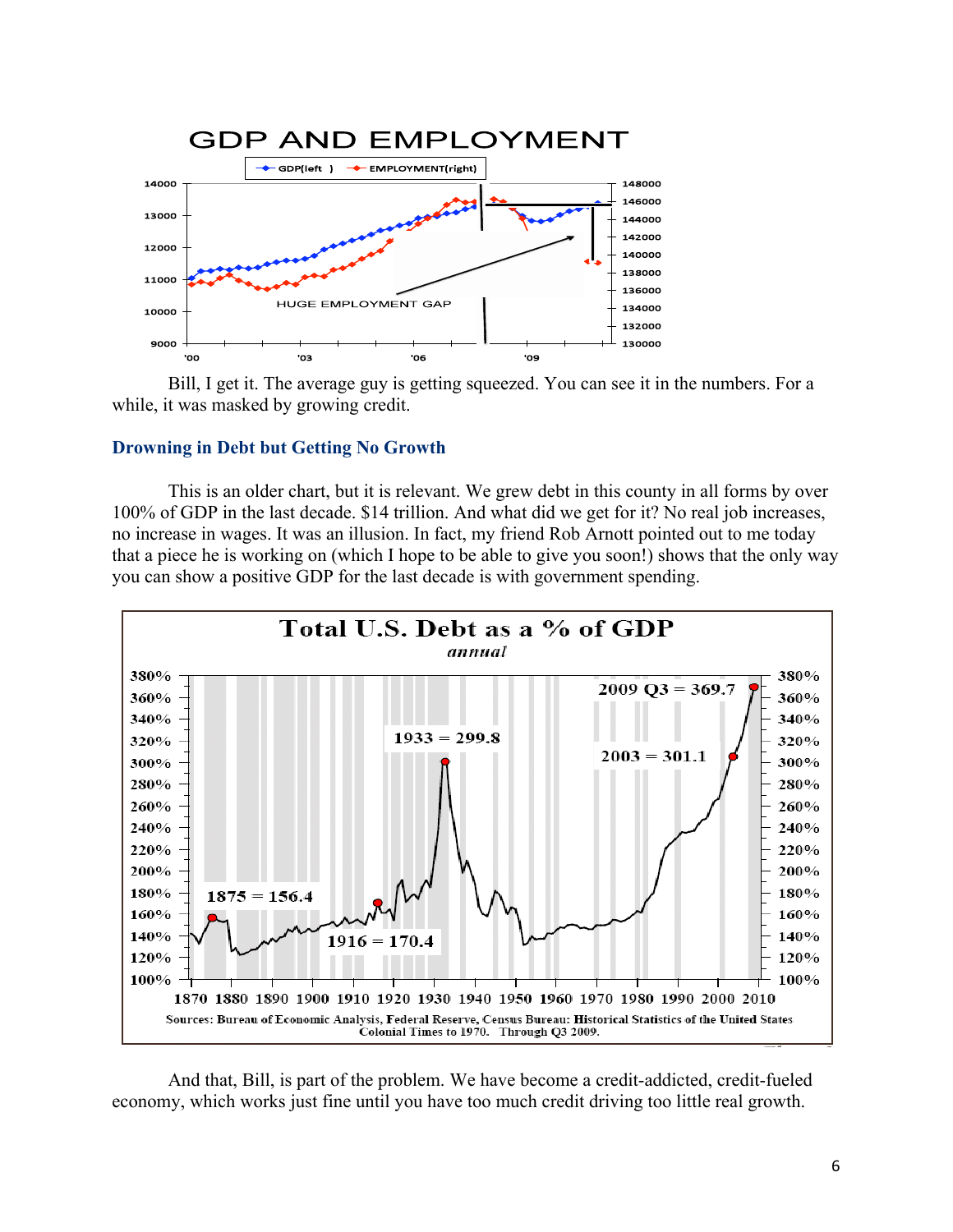Without government spending, "real" GDP would be at levels it was over ten years ago. And it is real growth that drives wages and creates jobs.

You write: "The line is that we have to make drastic reductions to spending on domestic programs, on our schools, on our infrastructure, on unemployment entitlements, on all the things that serve to give working people a chance at a dignified life."

That is not my line. My book calls for a large increase in funded infrastructure spending through a fuels tax (none of it going to the federal coffers!). I am not against unemployment insurance, but at some point it needs to become job training and a path to employment. I am a huge proponent of education, having spent a great deal of money on it over the years, with seven kids (and paid even more in taxes!). But does the current system really work? We have double the educational workers per student we had only a few decades ago, but no improvement in outcomes.

Yes, we have to make cuts to government programs. A 33% growth in federal discretionary spending (not including stimulus money) the last three years alone is not reasonable, given the size of the deficit. The last recession was not caused by too little government.

# The Cancer of Debt

The problem is that the debt is like a cancer. The bigger it grows the more threatening it is. Pretty soon it consumes its host (think interest expense).

Bill, I am worried about the survival of the country economically. Another crisis caused by the bond market driving up interest rates, because they become concerned about the size of the debt and deficits, will seriously reduce the choices we have – with none of them being good. Ask Ireland or Greece how it feels. They are in what can only be called a depression, and likely to stay there for some time. You think we have it bad now? Avoid dealing with the debt and see what happens.

To think it cannot happen here is to simply ignore reality. Yes, the US can go longer than we might think, but there is a limit. I think that limit will come before the middle of this decade. Perhaps as early as 2013, if the new incoming President and Congress do not deal with the deficit in a realistic manner. Then Bang! , we have our own Greek moment. I want to avoid that.

In my book and on numerous radio and TV shows, I have made the case that we must get the fiscal deficit below the growth rate of nominal GDP. That means we need to cut, over time, about \$1 trillion from the current budget deficit.

And that means entitlement spending has to be on the table, as well as tax increases. The polls clearly show that people want to keep Medicare and also are against tax increases (close to 70% in both cases). Those are not compatible objectives.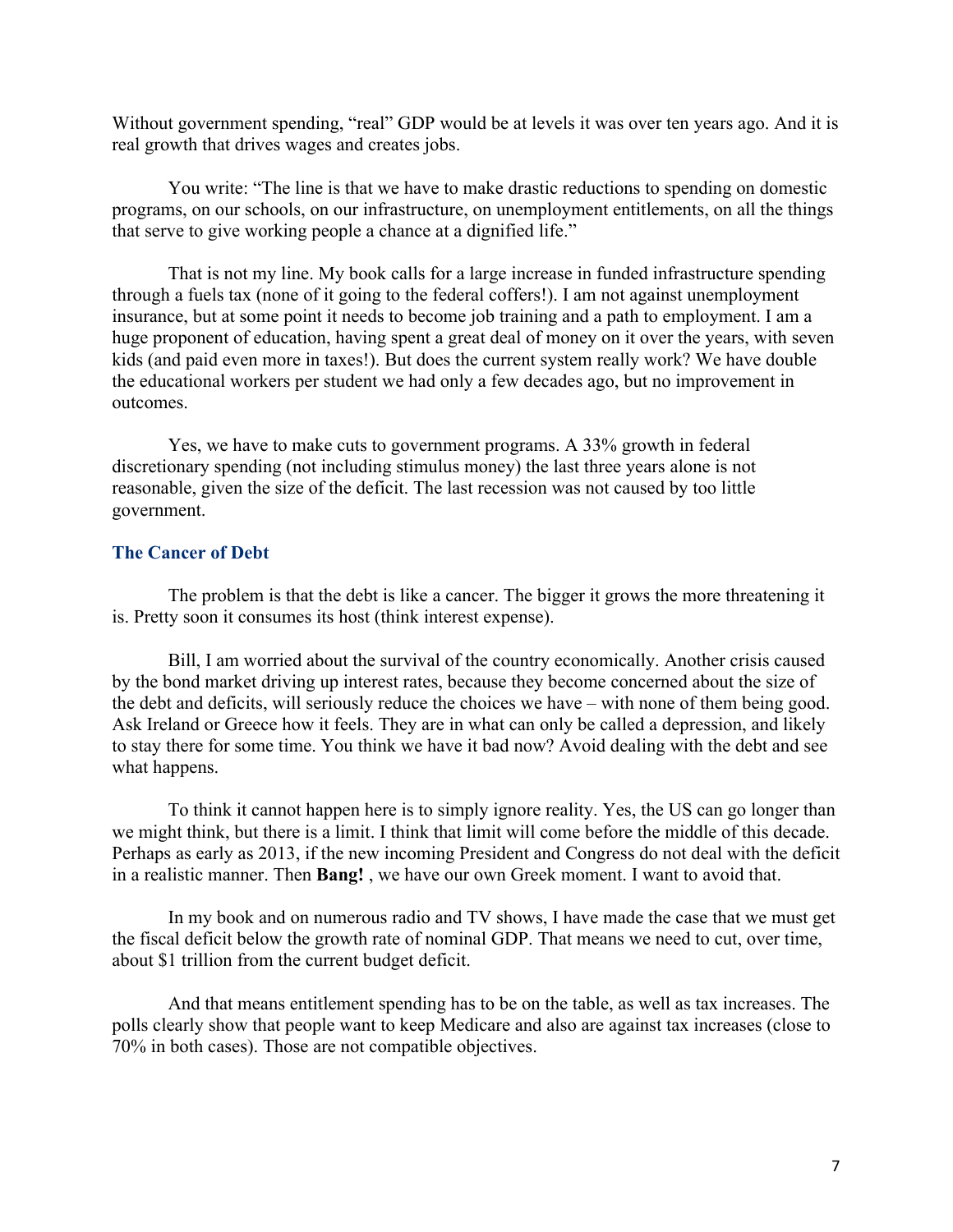We have to have a national conversation about how much Medicare we want and how we want to pay for it. Writing the words *tax* and *increase* in the same sentence is difficult for me. Tax increases taken from private producers do nothing for economic growth, which is where we get new jobs. But I would rather have higher taxes than for deficits to be at a level where they threaten the economic survival of the republic. (And I make the case that if conservatives give in on tax increases, that means there needs to be a complete structural change to the tax system, gearing it more to encouraging growth, real Medicare reform, and even larger spending cuts, etc., that are linked to real, measurable metrics!)

I am just as frustrated as you about the bailout of banks, that we still have banks too big to fail, that credit default swaps are not on an exchange, that Fannie and Freddie still even exist in their current forms, and a host of other problems you mention. (Frank-Dodd was a disaster! It almost guarantees another crisis.)

I have become all too familiar with cancer of late. It tends to focus the minds of those who are suffering, and their families, on survival. Chemotherapy is nasty. It means putting a toxic drug into your body. That is something you don't want to do under normal circumstances, but when your survival is the issue, you do it.

It is no less than economic survival we are talking about. Oh, the US has been through worse. Civil war, depressions, panics. We will survive as a nation, but the pain we will endure is simply more than most people can comprehend, Bill. Whole generations of savings and investment will be wiped out. Think the cuts I am talking about are serious? Wait until interest payments are eating up 25-30% of revenues in a 12%+ unemployment world. Think the underfunded pension problems are bad now? Let's have a REAL bear market, with inflation.

I have some friends who think that is what it will take to get government smaller. They relish the thought, as they also think their gold portfolios will go through the roof. I am not in that camp. That is not a world I want for my kids and grandkids, Bill, most of whom are (for now) your average person. (Well, except for my exceptional grandkids.)

I want us to find that middle path, to cure the cancer of debt. Yes, I want smaller government and lower taxes, but survival is now my fixation. The cure for too much debt is not more debt. We can get it under control, but it is going to mean compromises, a word that I hate – but I also hate chemotherapy.

I get that we need to do things to make government more efficient. And we need to provide safety nets. We need a lot of things.

But most of all we need an adult conversation about what it is that we need, and what we can afford. The American people have to understand that the path back to a sustainable economy will not be easy. As I have written many times, cutting government spending will mean lower GDP numbers in the short term, but survival in the longer term. This is not a typical business cycle. We cannot simply grow out of our problem. We haven't really grown, except for government spending, for ten years. Yes, there are numerous steps we can take that will make it